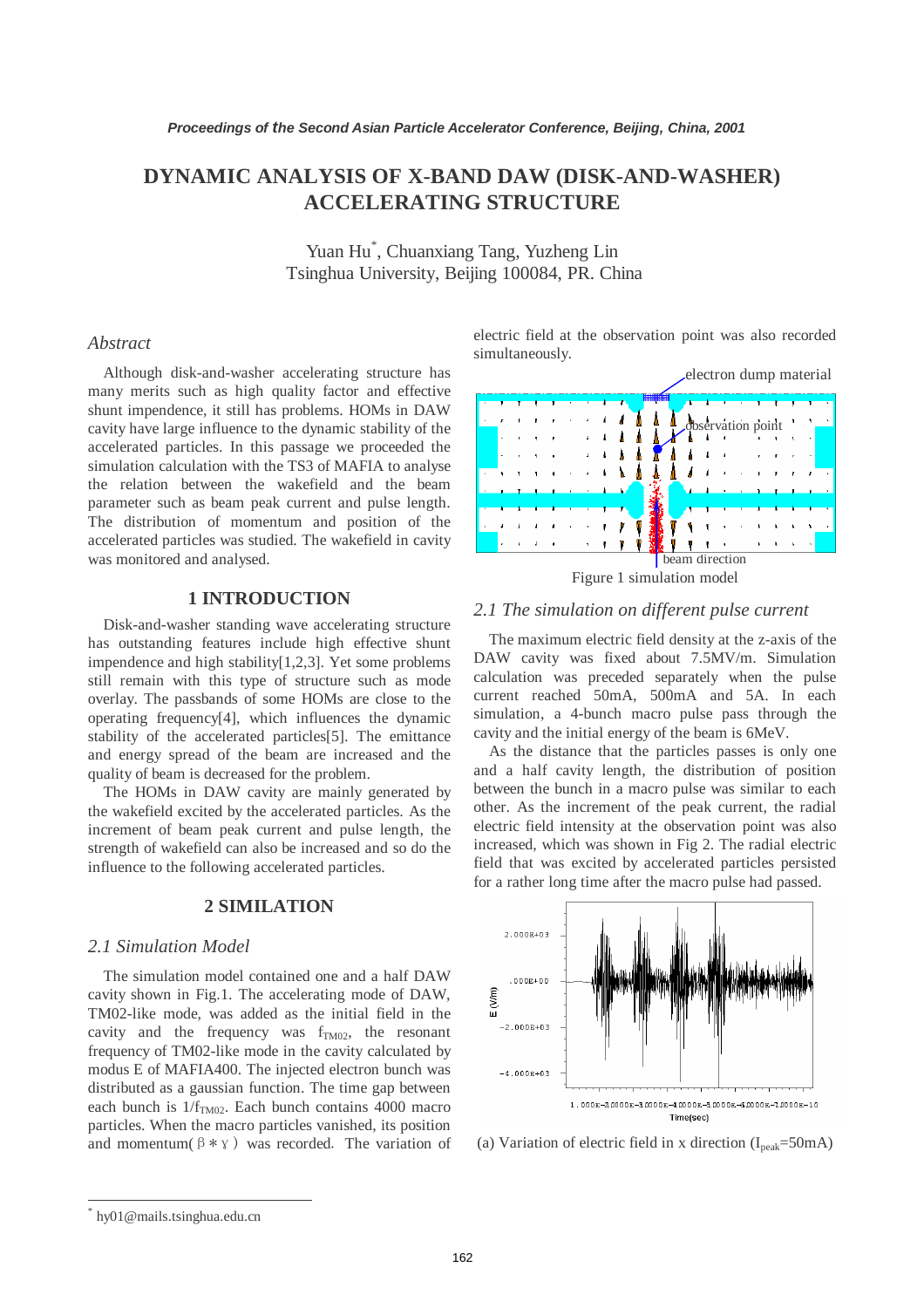

(b) Variation of electric field in x direction  $(I_{peak}=5A)$ Figure 2 radial electric field intensity at observation

point in the condition of different peak current In one macro pulse, the wakefield made the radial momentum distribution of macro particles in different bunch different. As the beam peak current changed, the degree of difference changed also. When the peak current was equal to 50 mA, the radial momentum distribution of macro particles in each bunch was nearly the same; when the peak current changed to 500mA, the difference could be seen; and when the peak current reached 5A, the difference was obvious(shown in Fig.3).





Figure 3 the radial momentum distribution of the macro particles ( $I_{peak}=5A$ )

The radial momentum distribution of later bunch is much more dispersive than the earlier. As the increment of beam intensity, the emittance of the beam increased.

The axial momentum distribution is also different between bunches in one macro pulse. When the peak current was 50mA and 500mA, the difference was small, and when the peak current was changed to 5A, the difference was obvious(shown in Fig 4).





(b) The fourth bunch Figure 4 the axial momentum distribution of the macro particles ( $I_{peak}=5A$ )

As the beam intensity increased, the the axial momentum distribution of macro particles became more dispersive, and the energy gained from the accelerating

electric field became smaller. In DAW accelerating structure, the influence of HOMs becomes larger and larger following the peak current of the beam. If the peak current is smaller than a threshold value, the influence can be omitted.

### *2.3 Simulation of pulse with more bunches*

As the increment of the number of bunches contained in a macro pulse, the influence of wakefield will become larger and larger. The following simulation was proceeded when a 20-bunch macro pulse passed the DAW cavity. The peak current of the beam was 5A.

The radial momentum distribution became more and more dispersive as the increment of the sequence number of the bunch in macro pulse. Correspondingly, the peak value of the axial momentum distribution moved to lower value. Figure 5 shows the distribution of momentum in x direction of the whole macro particles in the macro pulse. The peak of the distribution also became wider than the lower peak current.

With the increment of beam peak current, the emittance and the energy spread became larger. In DAW